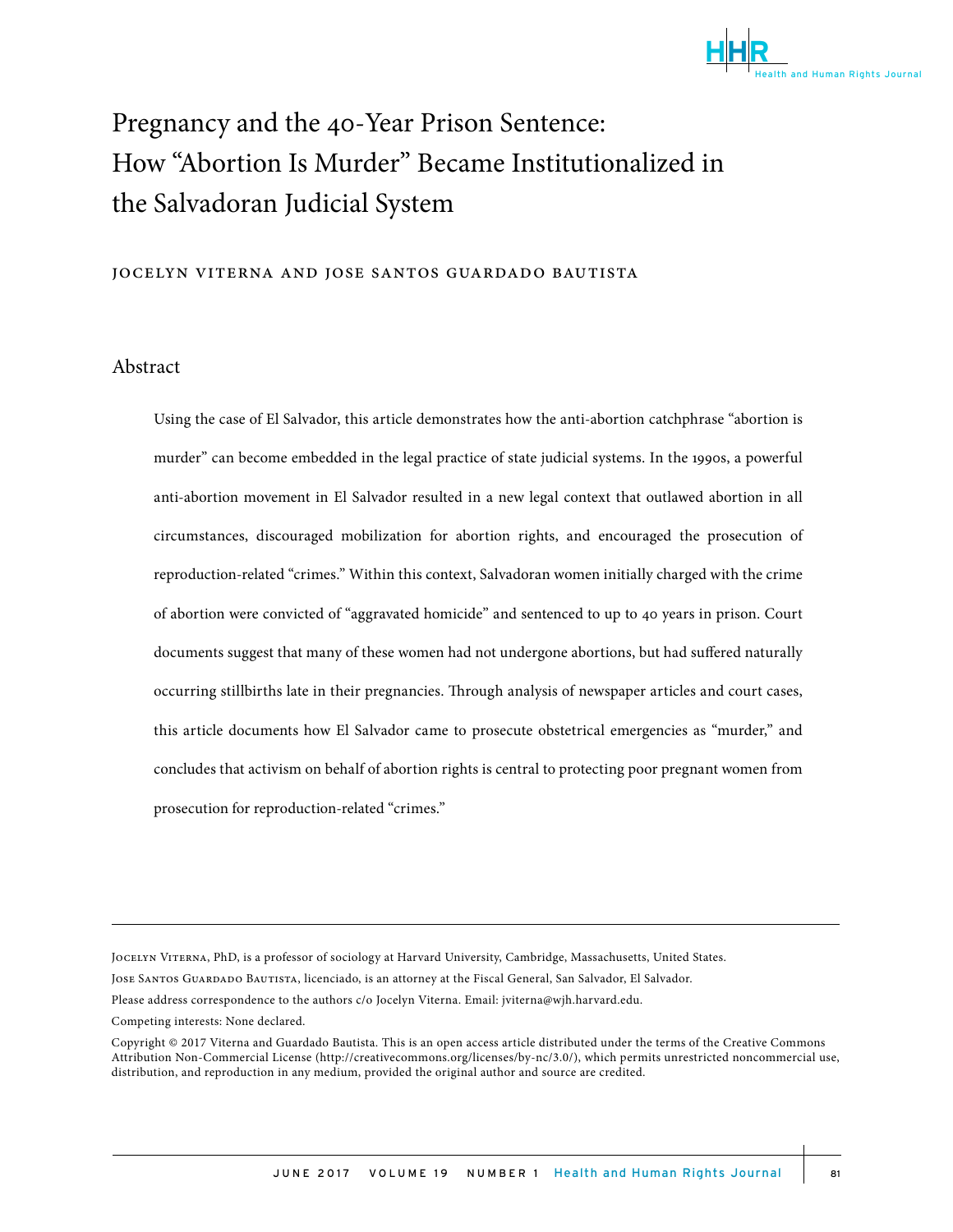#### Introduction

Most forms of abortion have always been illegal in El Salvador, but historically, Salvadoran women were not prosecuted. However, after a successful anti-abortion mobilization in the 1990s culminated in an absolute abortion ban in 1997, and a constitutional amendment defining life as beginning at the moment of conception in 1999, the Salvadoran state began to prosecute women for abortion for the first time in recent history. Moreover, our data demonstrate that between 1999 and the present, at least 34 women, many of whom were initially charged with the crime of abortion, were eventually convicted for the "aggravated homicide" of their newborns and sentenced to 4–40 years in prison. Many of these women suffered naturally-occurring stillbirths.

How did the Salvadoran judicial system transform from a state that largely ignored the crime of abortion to an aggressive prosecutor of women's reproductive lives? How did poor women who suffered obstetrical emergencies come to be legally understood as criminals who "murdered" their own children? Analyzing 25 years (1989-2014) of newspaper articles from the largest daily Salvadoran newspaper, *El Diario de Hoy*; six interviews with key informants (activists and legislators); complete court documents from 16 women sentenced to prison for the "aggravated homicide" of a newborn; and sentencing documents from 53 abortion or newborn homicide cases uncovered through a review of judicial records in 12 of El Salvador's 21 sentencing districts; this article examines how the familiar mobilizing cry of anti-abortion movements—"abortion is murder"—became deeply embedded within the Salvadoran legal and judicial process.

El Salvador is not the only nation to imprison pregnant women for reproduction-related "crimes."<sup>1</sup> However, its corresponding penalties are among the most extreme in the world. Analyzing this extreme case allows scholars to better understand the conditions under which the idea that abortion is murder can become integrated into the written legal code, and the institutionalized judicial processes, of a nation.

In the following pages, we first review infor-

mation from the court cases of three Salvadoran women wrongfully charged with the "homicide" of their fetus or newborn to illustrate the judicial overreach currently occurring in El Salvador. Second, we present newspaper and interview data to provide an historical account of how anti-abortion discourses pressured the Salvadoran judicial system into adopting such aggressive prosecution tactics. Third, we demonstrate how these aggressive prosecution tactics permeate every level of the judicial process, from the doctors who attend the women during their obstetrical emergencies, to the police who arrest them, to the judges who condemn them for murder. Finally, we conclude that activism on behalf of women's reproductive health is a key element in preventing states from prosecuting women for reproduction-related "crimes."

# Three examples illustrating how naturally occurring obstetrical emergencies became "murder" in El Salvador

#### *Mirna, charged with attempted aggravated homicide*

In May 2002, Mirna was 34 years old, seven months pregnant, and poor. Although she had married at age 19, she and her husband still had no children due to a history of difficulties conceiving, miscarriages, and one premature birth of a child who died at four months old. This pregnancy again appeared problematic; Mirna suffered back pains and significant vaginal bleeding throughout. Feeling the urge to defecate, Mirna went to the pit latrine behind her house, only to accidentally birth her daughter into the latrine. Three neighbors quickly helped retrieve the child. The premature baby—a girl—was taken to the hospital, where she was diagnosed with sepsis and intrauterine growth restriction, but survived.

According to doctors consulted for this paper, the medical factors associated with intrauterine growth restriction are also factors commonly associated with premature or precipitous births. Yet when the police arrived at Mirna's house to take her and her baby to the hospital, they also captured Mirna for suspected abortion. By the time the case reached the courts, Mirna was charged with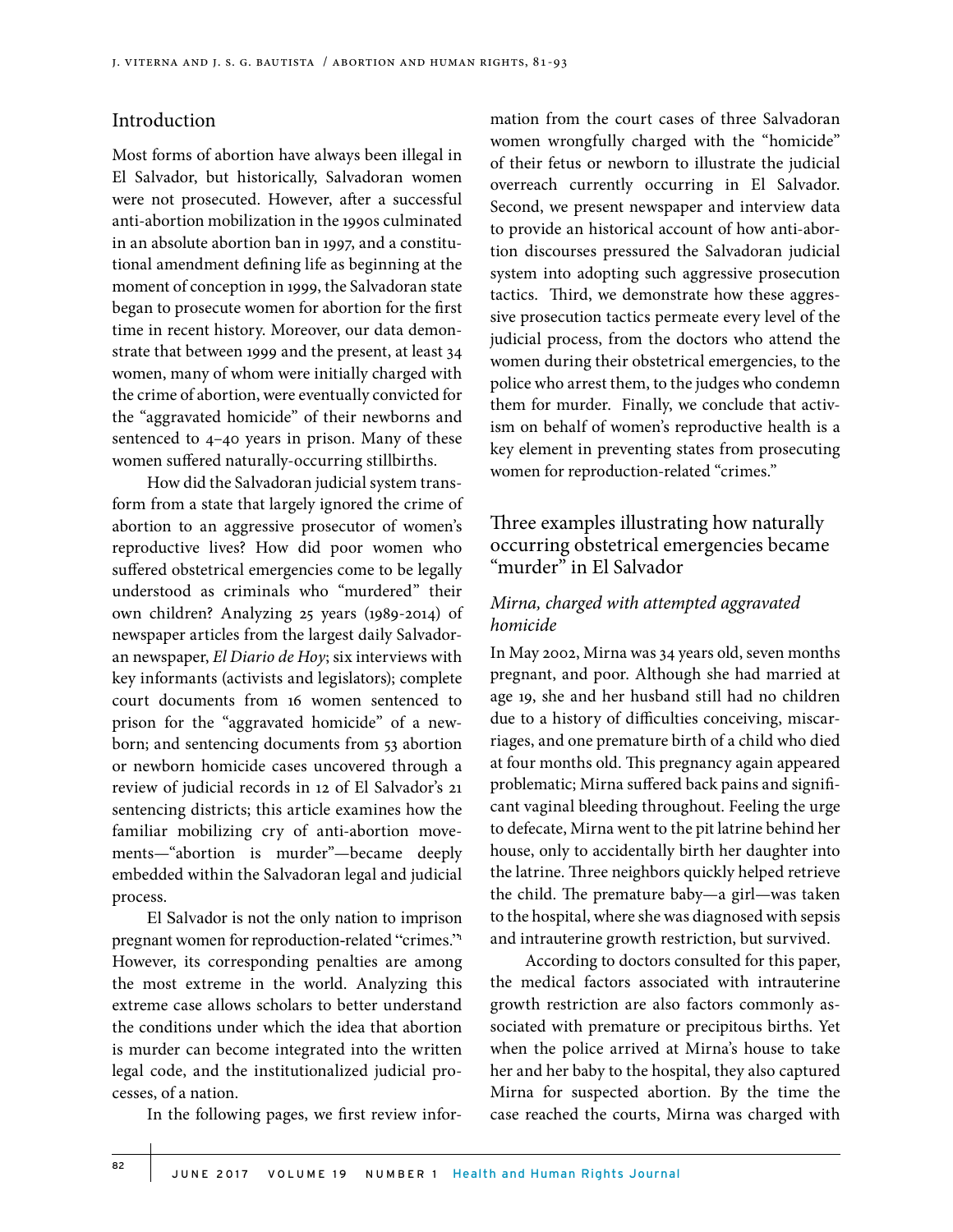"attempted aggravated homicide." The judge who found her guilty concluded, "This tribunal has no doubt that the defendant's behavior was intentional, because who doesn't know that throwing a newborn baby into a latrine could cause its death." Mirna was sentenced to, and served, 12 ½ years in prison. Her daughter is now 16 years old.

#### *Carmen, charged with aggravated homicide*

In October 2007, 18-year-old Carmen was working as a live-in domestic in El Salvador, making \$80 per month. She was pregnant as the result of a violent sexual assault. Carmen went into labor on a Sunday, and self-delivered a small baby that did not move or cry. The next day, Carmen worked a full day despite continuing to bleed heavily. By the time her employer took her to the hospital, she was regularly losing consciousness from blood loss. The employers claimed to have not known Carmen had been pregnant although Carmen reports that the employers both knew she was pregnant, and also knew that the baby had died. The medical staff who attended Carmen realized she had given birth and reported her for suspected abortion. Like Mirna, the abortion charge was upgraded to aggravated homicide through the course of the trial.

The autopsy of Carmen's baby found "no external or internal evidence of trauma" on the body, and listed the cause of death as "undetermined," noting that "with the available studies completed, it is not possible to determine the cause of death." The autopsy also reported several abnormalities in the body, including incongruent height, weight, and foot measurements; vascular congestion in the heart; and the wrong number of veins in the umbilical cord. Despite clear medical evidence suggesting a stillbirth, and no evidence of a crime, the autopsy nevertheless classified the type of death as "violent." At no point in the court documents did the forensic analyst provide any justification for this "violent" classification. The judge found Carmen guilty of aggravated homicide and sentenced her to 30 years in jail. In his written statement, the judge admitted frankly that there was no direct evidence of a crime, but said he was able to come to his decision through "the force of reason."

## *Maria Teresa, charged with aggravated homicide*

In November 2011, 28-year-old Maria Teresa lived with her six-year-old son and his paternal grandparents in a shack of corrugated metal located in a poor, gang-ridden suburb of San Salvador. Her son's father had abandoned them years earlier, but she continued to live with and care for his elderly parents. She worked in a factory during the day, and supplemented her day job with house cleaning on evenings and weekends. Maria Teresa did not know she was pregnant, as she had been bleeding heavily throughout the pregnancy, and her stomach did not grow. In fact, she reports visiting the doctor twice during the pregnancy, once with pains in her lower abdomen, and another time with sharp pains in her back. The doctors diagnosed her with a bladder infection; even they did not suspect pregnancy.

Maria Teresa woke one night with a strong thirst. While getting a drink of water, she suddenly felt an urge to defecate. She went to the pit latrine outside their home, and was horrified to feel what felt like a "little ball" fall out of her body. She cried out for her mother-in-law before passing out in a pool of blood. Her mother-in-law called an ambulance, and Maria Teresa arrived at the hospital in hypovolemic shock. The doctors, realizing she had given birth, reported Maria Teresa to the police for abortion. The state's attorney upgraded the charge to aggravated homicide. Although the autopsy data indicated that the fetus likely died in utero and was then expelled, the judge nevertheless found Maria Teresa guilty and sentenced her to 40 years in prison. In his statement, he wrote that Maria Teresa must have known she was pregnant, so she therefore must have "decided to carry out her criminal plan within the area of her household, looking for a moment during which there weren't any other persons around to carry out this homicide."

The cases of Mirna, Carmen, and Maria Teresa illustrate a transformation in Salvadoran judicial practice. After 1999, poor Salvadoran women who appear to have suffered naturally occurring obstetrical emergencies began to be prosecuted for the "aggravated homicide" of their newborns. To investigate the events accompanying this judicial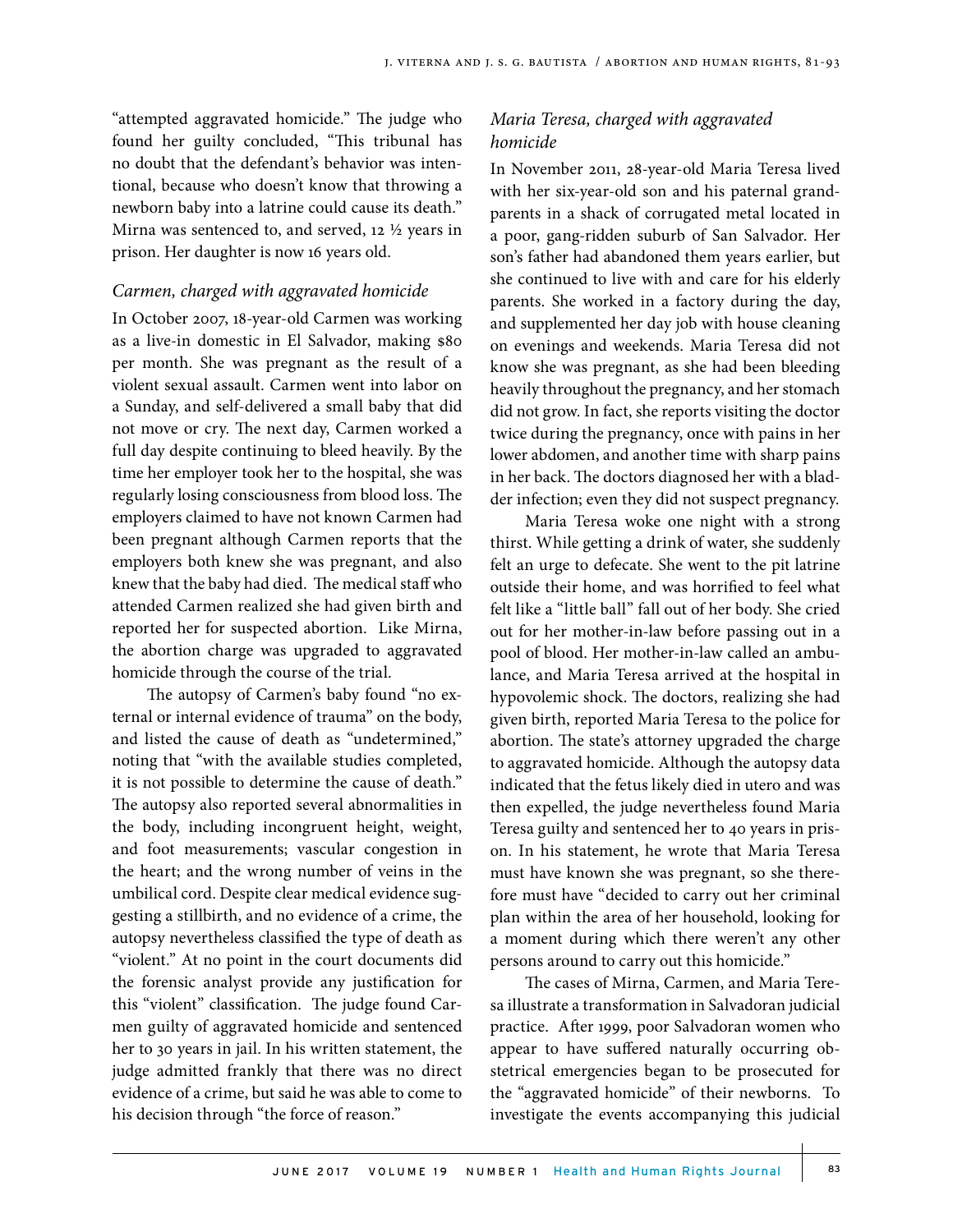transformation, we analyze 25 years of national-level political developments, as reported through the *Diario de Hoy* newspaper, and as recalled by local activists and politicians.

## The birth of the anti-abortion movement in El Salvador

In the early 1990s, El Salvador was in the process of negotiating a peace treaty to end 12 years of civil conflict between the socialist-inspired FMLN (Frente Farabundo Martí para la Liberación Nacional) guerrillas and the Salvadoran state. At this time, Salvadoran law only allowed legal abortions in three circumstances—when the life of the mother was at risk, when the pregnancy was the result of rape, or when the fetus had deformities incompatible with extrauterine life. Nevertheless, illegal abortion clinics operated relatively openly and without fear of prosecution. Although there was much political turmoil and debate at the time, changing abortion laws or increasing the enforcement of those laws, was not on the public agenda. From 1989 to the end of 1992, there was not a single reference to local-level abortion issues or activism in *El Diario de Hoy*. *El Diario* did regularly report on Pope John Paul II's anti-abortion speeches while touring other parts of the world, but the reporters would mention the topic of abortion only in passing, focusing instead on colorful accounts of the city where the Pope was speaking.

In 1992, the Salvadoran state signed peace accords with the FMLN guerrillas, and the FMLN was conferred formal status as a political party. It was also in 1992 that the first anti-abortion editorials and articles began appearing in *El Diario*. Yet it wasn't until 1994 that the abortion agenda won significant attention from Salvadoran politicians. This was the year of the first post-peace accord elections, and the first time the new FMLN party could contend for formal political power. This was also the year that the United Nations planned its Population Conference in Cairo. *El Diario* reported on Pope John Paul II's claims that the Cairo conference was the First World's attempt to force abortion on poor countries in order to control their population. The anti-abortion movement in El Salvador quickly adopted the Pope's discourse as their own. It was also at this moment that the local Catholic Church in El Salvador became a major player in the pro-life movement, bringing with it the ability to quickly mobilize thousands of individuals in the course of a weekend by making announcements to parishioners during mass. And Salvadoran politicians from two political parties on the right, ARENA (Alianza Republicana Nacionalista) and the PCN (Partido de Conciliación Nacional), began proposing that El Salvador could protect its sovereignty—and the lives of unborn Salvadorans—from UN incursion by passing stronger anti-abortion legislation.

The Truth Commission created by the 1992 Peace Accords recommended a revision of the country's existing criminal code. In 1997, the Foundation Yes to Life presented a formal request to the legislative assembly to ensure that the new criminal code did not allow any exceptions to abortion even for the life or health of the pregnant woman. It further launched a powerful media campaign, and *El Diario de Hoy* published numerous graphic editorials promoting the "abortion is murder" meme. Articles with titles like "The horrors of abortion" erroneously detailed how "abortionists" cause "babies" torturous pain in their mother's womb by tearing them apart, limb by limb, even in the earliest weeks of pregnancy.<sup>2</sup> (The current consensus in the medical community is that a fetus cannot feel pain prior to the 24th week of gestation.)<sup>3</sup> The Archbishop of San Salvador, Fernando Saénz LaCalle, publicly compared abortion to the "Nazi death camps."4 The Catholic Church mobilized thousands of school children from parochial schools and bussed them to the legislative assembly to rally for the total abortion ban.<sup>5</sup> Professional organizations like doctors' unions issued statements in favor of the total ban.6 The new minister of health claimed that regardless of what law was eventually passed, he and his doctors would not practice abortions.7

#### Resistance and resignation

Despite powerful anti-abortion mobilization, the newly created FMLN political party initially stood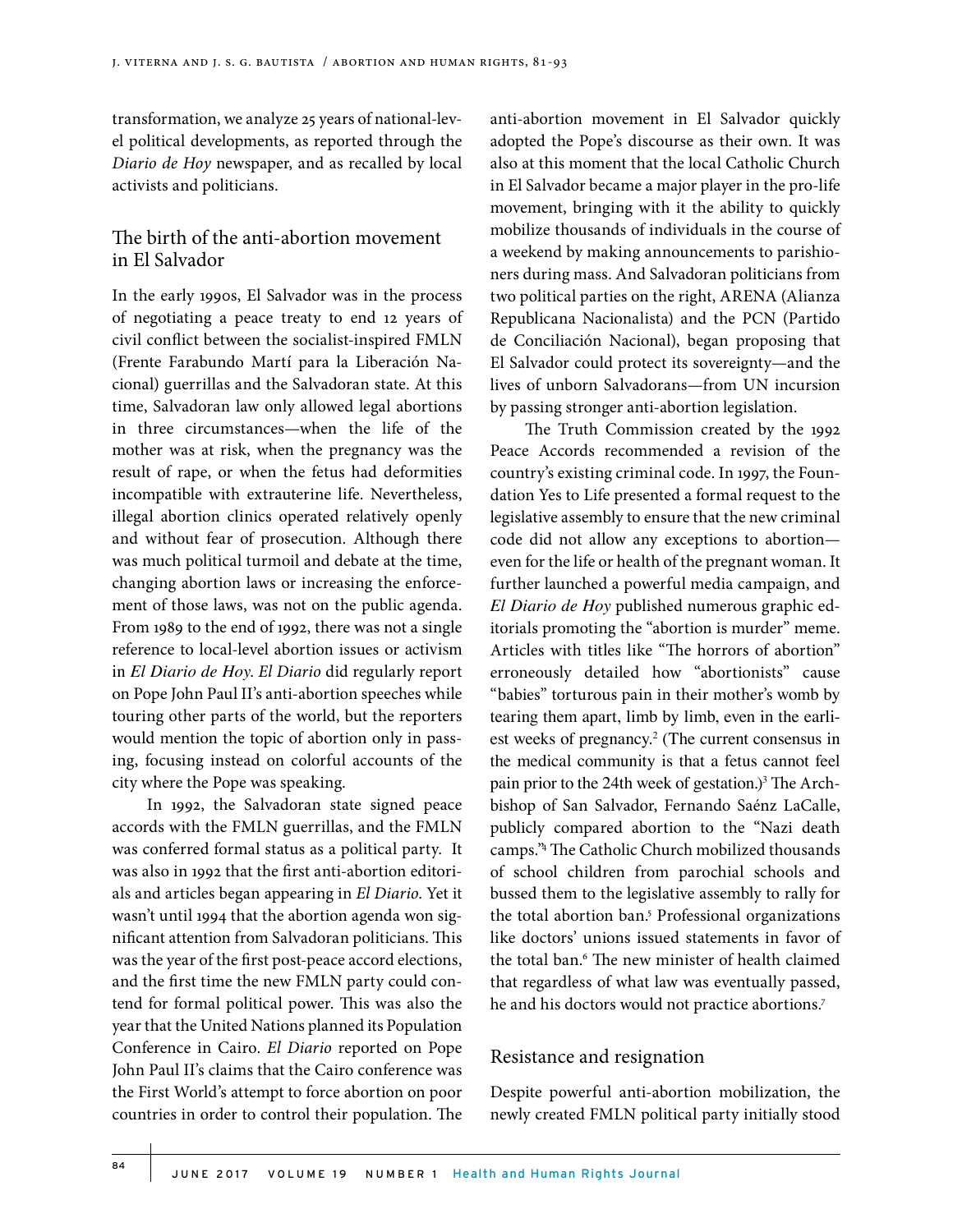firm in its support for maintaining the legality of abortion when a woman's life was in danger, when a woman was raped, or when the fetus had deformities that would not allow it to survive outside the womb. The party called on the Salvadoran government to prevent abortion, not prohibit it, and they sought to turn the discussion to the economic dimensions underlying unwanted pregnancies. Prominent feminist organizations supported the FMLN position by speaking out against the total abortion ban, and providing scientific and social evidence supporting abortion rights to the legislative assembly.<sup>8</sup> In 1997, the FMLN voted as a party against the total abortion ban, but they had insufficient votes to prevent its passage.

The new criminal code eliminated all legal options for abortion, and extended the criminal sentence for women who consent to abortion to two to eight years in prison. The new criminal code also introduced a new crime: abortion accomplice. Specifically, the law states that anyone who induces a woman or facilitates with economic or other means the ability to have an abortion in El Salvador can be sanctioned with two to five years in prison. Importantly, although it outlaws both "abortion" and "facilitating abortion," the criminal code provides no legal definition for either term.

Immediately after the total abortion ban was passed, Archbishop Lacalle sent a letter to the legislative assembly stating that it was not sufficient to outlaw abortion in the criminal code; a constitutional amendment defining life as beginning from "the very moment of conception" was also needed.9 The right-wing party ARENA responded immediately, using its legislative majority to push the first of two required votes to amend the constitution to recognize fetal personhood. The FMLN again voted as a party against the reform, but again did not have enough votes to block its passage.

Despite their professed concern to protect unborn life, ARENA deputies waited two years before putting the second constitutional amendment vote on the agenda. Their strategy was clear: they waited to introduce the issue until immediately before the next election cycle, so that the FMLN would again be forced to defend abortion publicly during a critical campaign moment. Public opinion in El Salvador appeared strongly in favor of the amendment. *El Diario* reported that activists collected a remarkable 600,000 signatures and mobilized tens of thousands of protestors to support the amendment.

In the wake of this powerful organizing, the FMLN decided to allow its deputies to vote their conscience, and to no longer promote a party line supporting limited abortion rights. Feminists, who had supported the FMLN position throughout the debate, were disappointed. The personhood amendment passed with the majority of FMLN members casting positive votes, and a minority abstaining. After the vote, several FMLN leaders also made public statements celebrating the constitutional protection of fetal life.

This vote marked a change in FMLN strategy that had profound implications for the abortion rights movement in El Salvador. Not only did the FMLN disengage with the issue of abortion, but some deputies also urged their feminist allies to drop their public support of abortion. With a few important exceptions, feminist organizations concurred. Salvadoran feminists interviewed described the next eight years as a period of "self-censorship." They continued to mobilize around other women's reproductive issues, including access to contraception, sex education, rape prevention, and legal protections from gender-based violence. But with few exceptions, they no longer discussed the issue of abortion publicly. This decision, reported to me by activists from three separate feminist organizations, is also evidenced in the newspaper review. Whereas articles reporting on feminist abortion rights activism were relatively regular up until 1999, they became nearly nonexistent between 1999 and 2007.

Feminists offer two reasons for reducing public support of abortion rights. First, they noted that it was important to maintain the FMLN as allies in the legislative assembly if they were to achieve any of their multifaceted goals for women's rights. Second, feminists feared that speaking out in favor of abortion could have powerful, negative ramifications for their nascent post-war organizations. Anti-abortion activists had proven themselves able to mobilize significant financial and political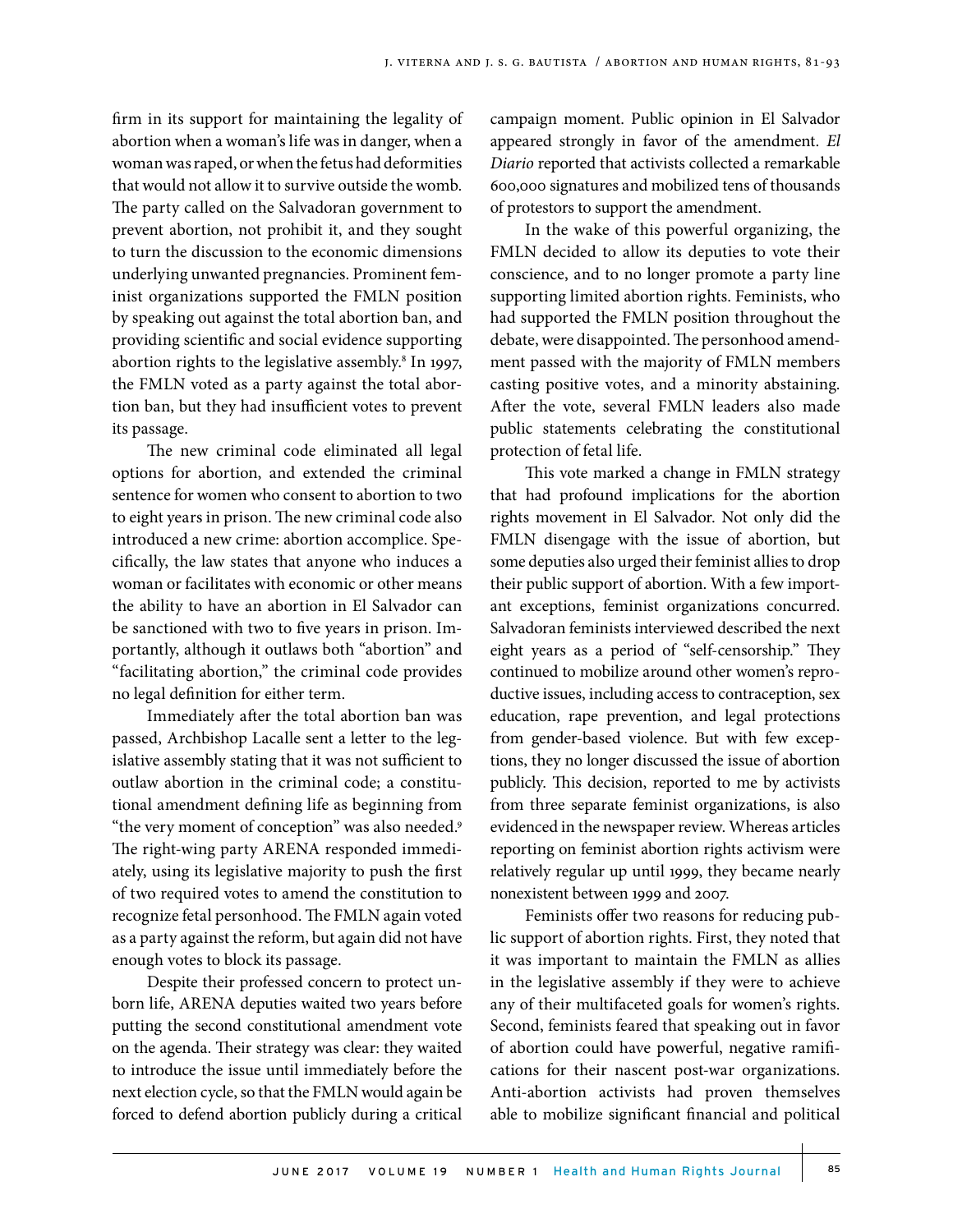resources to counter anyone who spoke in favor of abortion rights. Moreover, because the new criminal code outlawed facilitating abortion, feminists worried that any abortion rights mobilization could result in potential jail time for activists.

## Anti-abortion discourse finds a new target

After their legislative victories in 1997 and 1999, anti-abortion discourse in El Salvador appears to have turned its attention toward a new target: mothers who would "murder" their babies. A 2001 article in *El Diario de Hoy*, titled "Crimes without punishment" begins,

*The numbers of newborns being thrown into latrines, trash receptacles, or vacant lots by their own mothers is alarming. Very few children are able to survive this misfortune. The authorities need to capture these women red-handed to process them for aggravated homicide, but to the contrary, these crimes never come to light and are given complete immunity."*<sup>10</sup>

Another 2001 article, "Stories of hearts of stone," states: "They are human beings who only lived the nine months that they were in their mothers' wombs. Upon birth, they await the sweet hands of a mother, but what they find instead are the talons of soulless women."11

Although *El Diario de Hoy* had long published articles equating abortion with "murder" more generally, by 2001 the attorney general's office began to conflate abortion and "homicide" in its statements referencing specific judicial cases. To illustrate: a university student allegedly showed up at the hospital hemorrhaging, saying she had just suffered a miscarriage. The doctors suspected her of provoking an abortion, and reported her to the police. The attorney general's office told a reporter that although the young woman was initially being charged with abortion, if they could find the deceased baby, they could potentially upgrade the charge to "aggravated homicide" depending on whether the fetus had breathed upon exiting the womb.<sup>12</sup>

*El Diario* articles also suggest that state agents were feeling increased pressure to prosecute women for abortions and "homicides." One 2003 article reports on a press conference in which the nation's top prosecutor and the director of the national police sought to defend their respective institutions regarding why they had not been more successful in shutting down El Salvador's clandestine abortion industry. They professed that they were limited legally because the current law only criminalizes actual abortions. If the abortion laws were strengthened to criminalize "intention to abort," they argued, they would have the legal power they needed to prosecute abortion. The article concludes with a representative of the ombudsman for human rights stating, "In this country, we still don't have clear and efficient policies that allow us to protect the lives of the unborn." She also said that the state needed to go further to fight the situations "that we've seen, where women throw away their own children as if they were any old thing 13

Social mobilization requires an adversary. The Salvadoran anti-abortion movement initially framed itself in opposition to the FMLN and the feminists who would permit (albeit limited) legal abortion in El Salvador. However, when both the FMLN and local feminist organizations reduced their public engagement with the issue of abortion, then it no longer made sense for abortion opponents to target them. Why mobilize in defense of El Salvador's new anti-abortion laws when there was no threat to those laws in the first place? The newspaper articles reviewed above suggest that, in the face of quiescence from the abortion rights movement, the anti-abortion movement identified a new enemy: the "perverse mother" who was guilty of "murdering" her own innocent child.

# A sharp increase in the number of prosecutions

To estimate the number of convictions for abortion and newborn homicide in El Salvador, we combined information from four separate data collection processes. First, author Guardado Bautista reviewed every legal case from 1997 to 2014 as tried in 12 of the 21 judicial sentencing districts in El Salvador. He recorded all abortion or "homicide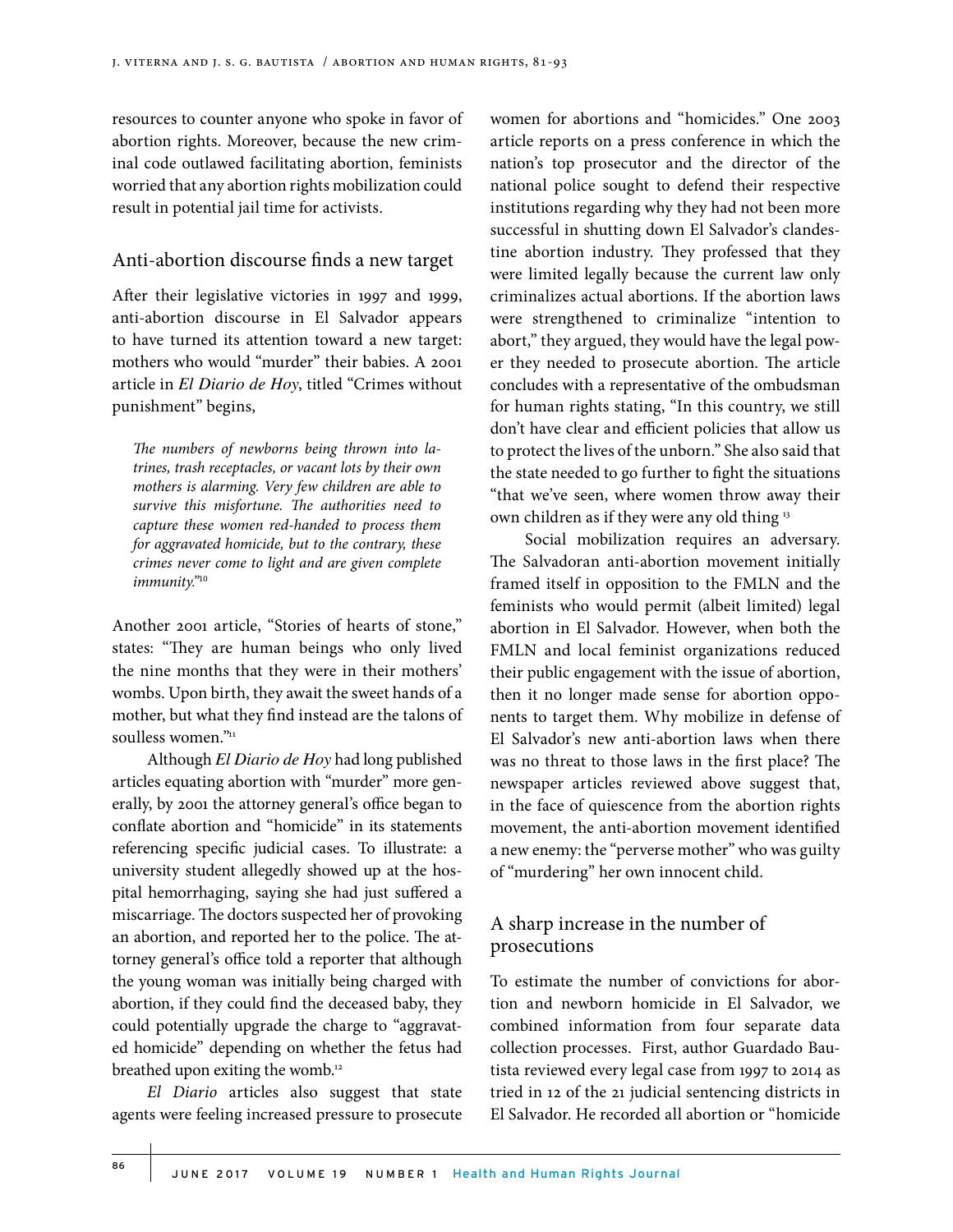of a newborn" cases sentenced during these years, and when possible, made copies of judges' sentencing decisions. Second, to see if these prosecutions were indeed new or were a continuation of an earlier practice, we selected the 5 districts among our 12 that had had the highest number of abortion or "homicide of a newborn" cases after 1997, and we returned to these districts, this time to look through all sentencing decisions from 1989-1996. Third, we combined our data with a study completed by a local Salvadoran organization, the *Agrupación por la Depenalizacion del Aborto.* The *Agrupación* study is broader than ours, as it reviewed all court cases in all of El Salvador from 2000 to the first quarter of 2011.14 However, its data cover a more limited time period, and only include counts of prosecutions and convictions; its published data does not provide details on the sentences that convicted women receive. Finally, we added to our counts six new cases publicized in the media in 2015 and 2016.

Combined, these data demonstrate that convictions for both "abortion" and the attempted or actual "aggravated homicide of a newborn" began to increase significantly in the year 2000—about the same time that anti-abortion newspaper discourses in El Salvador began targeting the "perverse mother." Prior to 1998, we found only four cases of prosecution for abortion in the sample of court documents we reviewed. In contrast, between 1998 and 2014, we discovered 74 women who were prosecuted for abortion. Of these, 23 were convicted. Although the *Agrupación* published data do not include sentencing decisions, our more limited analysis suggests that the vast majority of women found guilty of abortion were sentenced to community service, and not prison.

In stark contrast, women whose initial abortion charges were upgraded to homicide were significantly more likely to receive long prison sentences when found guilty. Prior to 1998, we only found two cases of attempted or actual "aggravated homicide" of a newborn in our 5-district sample. However, from 1998 to 2016, we discovered 75 such cases in our combined data. Of these 75 cases, 34 were found guilty. Again, the *Agrupación* data do not include information on women's sentences, but our data paint a grim story. Of the 43 cases of homicide we uncovered in our limited sample, 29 were found guilty, nine were found innocent, and five were either missing sentencing information or were still in trial. Of the 29 guilty verdicts, 24 received prison sentences of 25 years or greater, two received sentences of 12-15 years, and three received fouryear sentences. The modal 30-year prison sentence for women convicted of the "aggravated homicide" of their newborns is 15 times greater than the minimum prison sentence for abortion (the crime with which these women were often initially charged). It is also two to three times longer than the prison sentences gang members receive for multiple violent murders. This is because gang murders are typically charged only with "homicide," while these women are charged with "aggravated homicide" due to the relationship between mother and child.<sup>15</sup>

# Prosecuted for abortion, convicted of murder

The quantitative data above illustrate how, beginning in 1998, El Salvador experienced a dramatic increase in the prosecution of women's reproductive "crimes." However, they tell us little about the cases themselves. We therefore secured permission from 16 women convicted of attempted aggravated homicide or aggravated homicide of their newborns to review the entirety of their court documents, including police reports, medical files, autopsy reports, judicial correspondence, and trial documents.<sup>16</sup> The three women whose experiences are detailed above—Mirna, Carmen, and Maria Teresa—were among the 16. We also shared summarized case histories, plus the medical and forensic data from the cases, with Gregory Davis, a medical expert in forensics; and Christine Curry and Jodi Abbott, ob/gyns in the United States, to benefit from their specific expertise in evaluating the cases. We summarize our key findings below.

*The women:* These 16 Salvadoran women were overwhelmingly poor, poorly educated, and lived in situations that limited their access to medical care (for example, they lived alone in isolated rural areas, lived with physically violent or controlling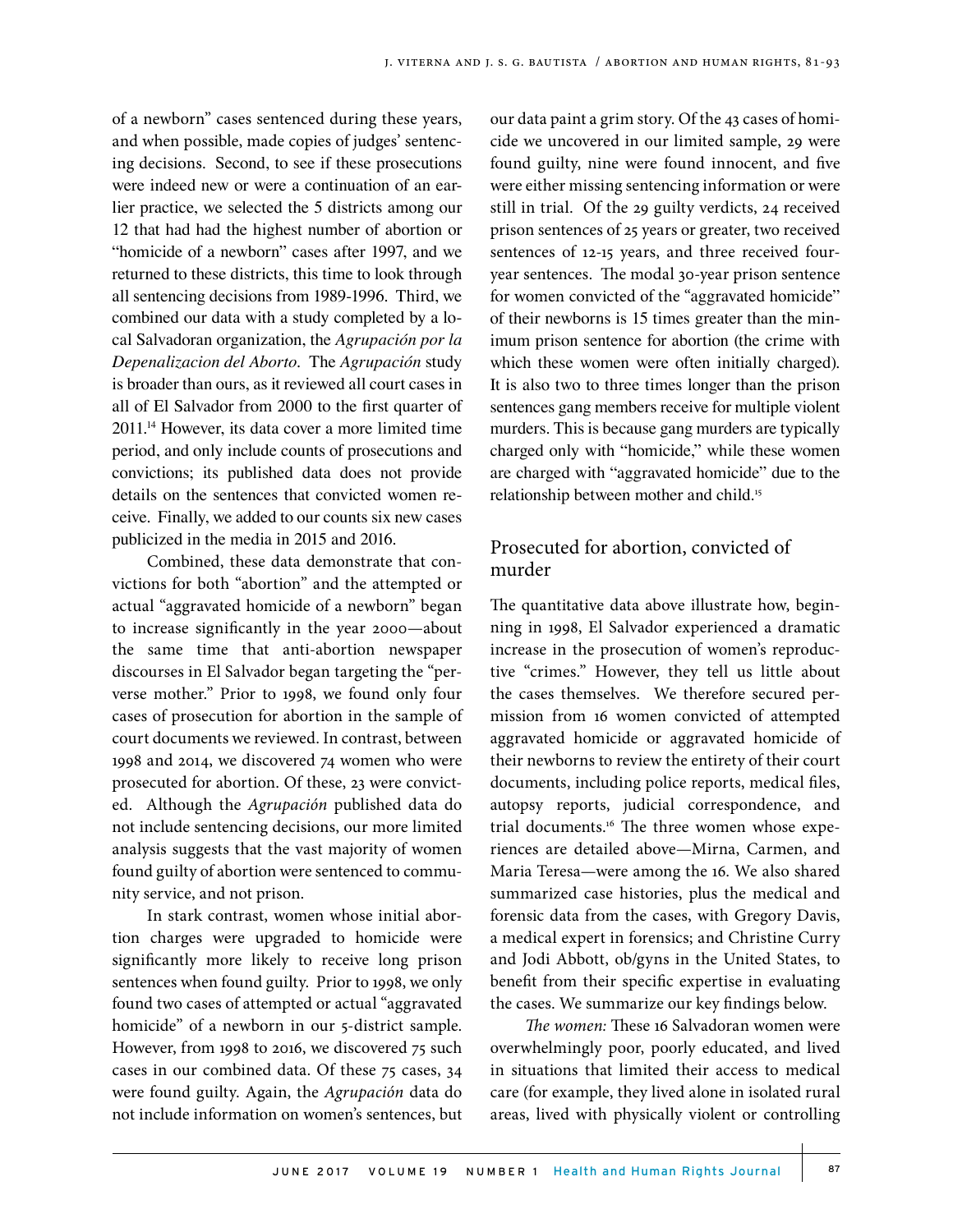partners, lived in areas controlled by gangs where police and ambulances are loath to enter, or were domestic workers living under the surveillance of their *patron)*. At least four of the 16 women were pregnant as the result of rape. The women went into labor unexpectedly and while alone. Their babies appear to have died before, during, or shortly after a complicated and unattended birth in what, had they been in the hospital, would likely have been ruled a stillbirth.

*The discrimination:* We documented extensive and systematic gender bias in each of the 16 cases. By systematic gender discrimination, we mean that at every stage of the judicial process, the state aggressively pursued the woman's prosecution instead of the truth. This began at the moment of arrest and culminated with sentencing. Rather than presenting actual evidence, state personnel justified their prosecution decisions by citing how the accused women violated social expectations of motherhood. For example, they argued that mothers should always know when they are pregnant; mothers should be able to tell the difference between labor pains and the urge to defecate; mothers should know when it is necessary to seek medical care to protect their unborn babies; and mothers should act to protect their unborn or newborn babies even when suffering a severe medical crisis and losing consciousness.

*Sites of discrimination:* We found evidence of the aggressive pursuit of prosecution at every stage of the judicial process.

- 1. To begin, the *police* who investigated the alleged crimes only gathered evidence that would incriminate the women, and consistently failed to gather evidence that would corroborate the women's stories. In the case of Mirna, for example, police took a statement from a neighbor who told them that Mirna purposely threw the baby away because she did not want her husband to know she was pregnant. However, they did not at that time travel to the husband's work place to ask whether he knew Mirna was pregnant. (He later stated vehemently that he did).
- 2. *Doctors* who treated these women postpartum routinely failed to investigate likely birth complications. In eight of the 16 cases, the most basic medical information, such as the women's blood pressure and estimated blood loss, was not reported on the women's medical charts. Even in cases where these data exist, the medical staff regularly failed to interpret the data for the courts (nor did the attorney general ask for an interpretation). For example, doctors failed to note when a woman's excessive bleeding at the time of birth would have resulted in her acting dazed, confused, and incoherent—a physiological consequence of insufficient oxygen reaching the brain. Such incoherent actions have been used to incriminate most of the 16. In none of the 16 cases did medical staff analyze women's past or present medical conditions, evaluate the placenta, or check for maternal infections, diseases, or chromosomal abnormalities. Of the eight women for whom there are limited data, all were anemic, and some severely so—a pregnancy complication that could be indicative of miscarriage or stillbirth. More concrete actions also demonstrated the doctors' assumptions of guilt. In several cases, doctors testified against the accused women in court, making erroneous claims to support incrimination. For example, Mirna's doctor testified that there was no way that a woman could possibly mistake labor pains for the urge to defecate and the intrauterine growth restriction in her daughter was not caused by a genetic or physiological abnormality, but rather was evidence of the fact that Mirna "did not want the baby." In another case, medical personnel wrote, "patient apparently threw away her baby" on the woman's medical chart.
- 3. *Forensic analysts* also appear consistently biased toward incrimination. Analysts regularly found that infants were full term, but provided little information to support that conclusion. In Maria Teresa's case, the analyst concluded that the infant was full term, but failed to list the body weight because, he writes, "there was no scale." In another case, the analyst concluded that the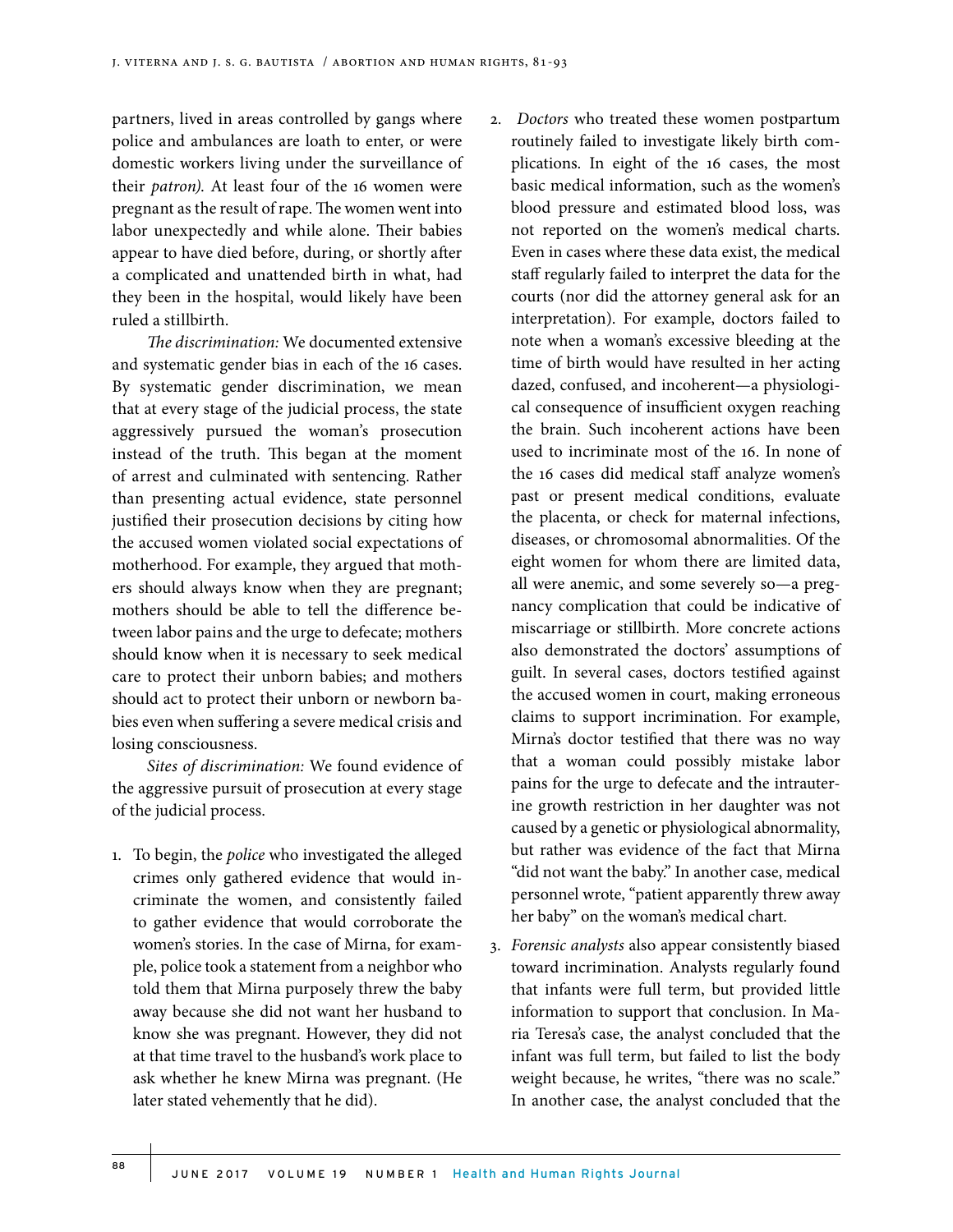baby was "full term" after listing its length at 51 cm long and its weight at only 700 grams, two measures that are practically impossible to find in the same infant. Forensic analysts also failed to discuss possible breaks in the chain of evidence. In at least nine of the 16 cases, the scene of the alleged crime was contaminated by multiple people prior to the arrival of the police. In one case, the infant's body was cleaned, dressed, and then prayed over all night before a neighbor suspected malfeasance and called the police the following morning. Yet not a single forensic analyst noted whether and how these breaks in the evidence chain could contaminate forensic findings. Perhaps most centrally, in eight cases medical forensics used a "lung flotation test" to "prove" live birth, and to conclude that the cause of death was likely homicide. This line of reasoning is highly problematic for two reasons. First, establishing that a baby was born alive is a necessary, but not sufficient, condition to prove homicide. An infant could be born alive and breathe for a few minutes before dying a natural death. Yet judges regularly only referenced the fact that a baby had supposedly been born alive to determine that "killing" had occurred. Second, leading forensic experts have rejected the lung flotation test for more than a century because it is known to provide false positives.<sup>17</sup>

4. *Judges* were among the most biased actors in the judicial process. Judges frequently admitted only the evidence that supported a guilty verdict, and systematically excluded evidence that supported the women's testimony. For example, judges admitted testimonies from neighbors who condemned the women (even when the data in their testimonies was highly suspect), but refused to admit testimony from neighbors who supported the women's telling of the events. In other cases, the autopsies concluded that the cause of infant death was undetermined and may have been due to natural causes, but the judges nevertheless claim that there is sufficient circumstantial evidence to warrant a conviction. To illustrate, Maria, who had already suffered a documented

stillbirth several years earlier, told the courts that her most recent pregnancy also ended in stillbirth. She delivered the baby while home alone, without assistance, and after suffering from three days of high fever. The autopsy was unable to confirm live birth, and specifically stated that the cause of death was "undetermined." Yet the judge writes his conclusion as if live birth and criminal death had been clearly established: "(The defendant) injured the legal life of a newborn, which by the fact of being born alive, had the right to exist and to be protected from its birth, especially by its mother." Moreover, the judge seems to argue that the young woman was guilty only because she hid her pregnancy: "No legal motive exists to justify a mother killing her child, much less a defenseless newborn, the evidence in this process demonstrates that the only motive that the defendant had was avoiding public criticism and the rejection by her parents."

In still other cases, the judges seem to acknowledge that the infant death was due to natural causes, but they nevertheless condemn women of aggravated homicide because, as mothers, they should have done more. In one case, a judge wrote: "Such is the case that (the defendant) has two other children, and therefore knows what it means to give birth, and knows the care that she should take with a newborn." In another case: "The conduct and attitude shown by the defendant is characterized by an omission which manifested at the moment of the birth; this same lack of timely assistance, and not wanting to cooperate by going to a health care center, were the causes leading to the death of the child."

Importantly, social expectations of motherhood are a central theme in many of the judges' rulings. One ruling reads: "(the Court) could not reach any other conclusion than that, if the child was dead and his death had been produced violently, then the author of this action couldn't be any other person but the mother." Another reads:

*since the first person called to protect the life of a newborn is the mother, because she is the person in whom nature has deposited the procreation of*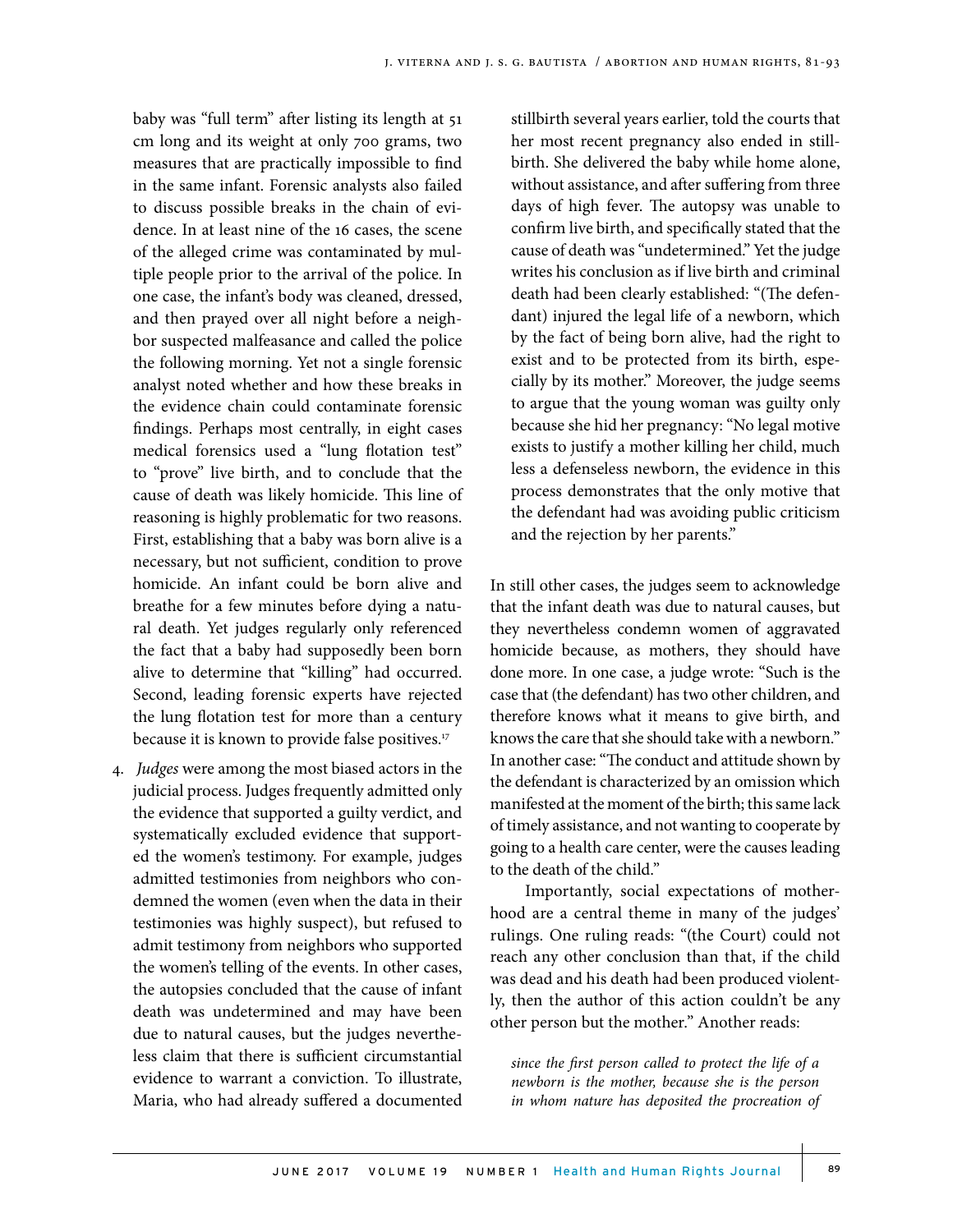*life, and the care to conserve this life, ultimately assuring that this life flourishes; the complete opposite occurred in this case, given that it was the mother herself who, despite being the first obliged to protect this life, was the one who destroyed it with her actions.*

#### Explaining new forms of prosecution in El Salvador

"Abortion is murder" is a common rallying cry for anti-abortion activists around the globe. But in El Salvador, it has done far more than rally adherents—it has transformed how the state's judicial system prosecutes pregnant women. Why? Although complex questions like this defy simple causal explanations, the brief historical review above offers important insight.

First, the anti-abortion movement in El Salvador took root in a period of what Swidler calls "unsettled times."18 Such moments provide a unique opportunity for powerful groups to promote cultural change based on their preferred ideologies.<sup>19</sup> In 1992 El Salvador, warring factions had just signed a peace treaty. The conservative ARENA party had spent the better part of the 20<sup>th</sup> century defending with violence a traditional political and economic system that maintained power in the hands of the landed aristocracy. Now they were required to share the legislative assembly with the very "communist insurgents" they had tried to eliminate. ARENA had long argued that FMLN "communists" were anti-free market, anti-family, and anti-religion. Attacking the FMLN for its defense of (limited) abortion rights was (a) remarkably consistent with ARENA's historical ideology, (b) well-suited to gaining political power in the new arena of political contestation, and (c) supported by Pope John Paul II's recognition of ARENA leaders in protecting the unborn at the Cairo convention.

Second, the language of El Salvador's new anti-abortion legislation is particularly likely to result in increased prosecutions. As noted above, Salvadoran law has institutionalized legal uncertainty about in utero "deaths." If life begins at conception, and abortion is undefined, then why aren't miscarriages or stillbirths legally equivalent

to manslaughter, or even aggravated homicide? Moreover, the Salvadoran law is unique in that it penalizes not just abortion, but also "facilitating" abortion, an additional threat that may have encouraged doctors to report suspected abortion, and discouraged the mobilization of abortion rights advocates.

Third, the abortion rights movement made a collective decision to exit the formal political debate for eight years (1999-2007). During this time, the powerful anti-abortion movement no longer had a political opponent with which to engage. Anti-abortion advocates responded to this vacuum by creating a folk devil to attack—the "perverse mother," or "soulless woman," who would callously "throw away" her own child. It was shortly after the abortion rights voices disappeared that references to perverse women began appearing, and that women who suffered obstetrical emergencies began going to jail with increased frequency.

Fourth, the high rates of criminal violence in El Salvador put extraordinary pressure on the judicial system, and this may encourage the prosecution of women for obstetrical emergencies. A source inside the El Salvador attorney general's office reports that it is not uncommon for prosecuting attorneys in the homicide division to have 500 cases on their desk at any one moment. These attorneys also face quotas dictating how many cases they must move forward each month. Because prosecuting alleged gang murderers may open prosecutors to threats of violence from gang affiliates hoping to influence the outcome of the trial, it is not surprising that prosecutors choose to try cases like Mirna, Carmen, and Maria Teresa—poor women who have no money for defense attorneys, no plans to execute violence against their prosecutors, and who are easily detained while in the hospital recovering from their obstetrical emergencies.

# Rebirth of the abortion rights movement in El Salvador

In 2006, the *New York Times Magazine* published an in-depth analysis by author Jack Hitt on the total abortion ban in El Salvador.<sup>20</sup> Hitt examined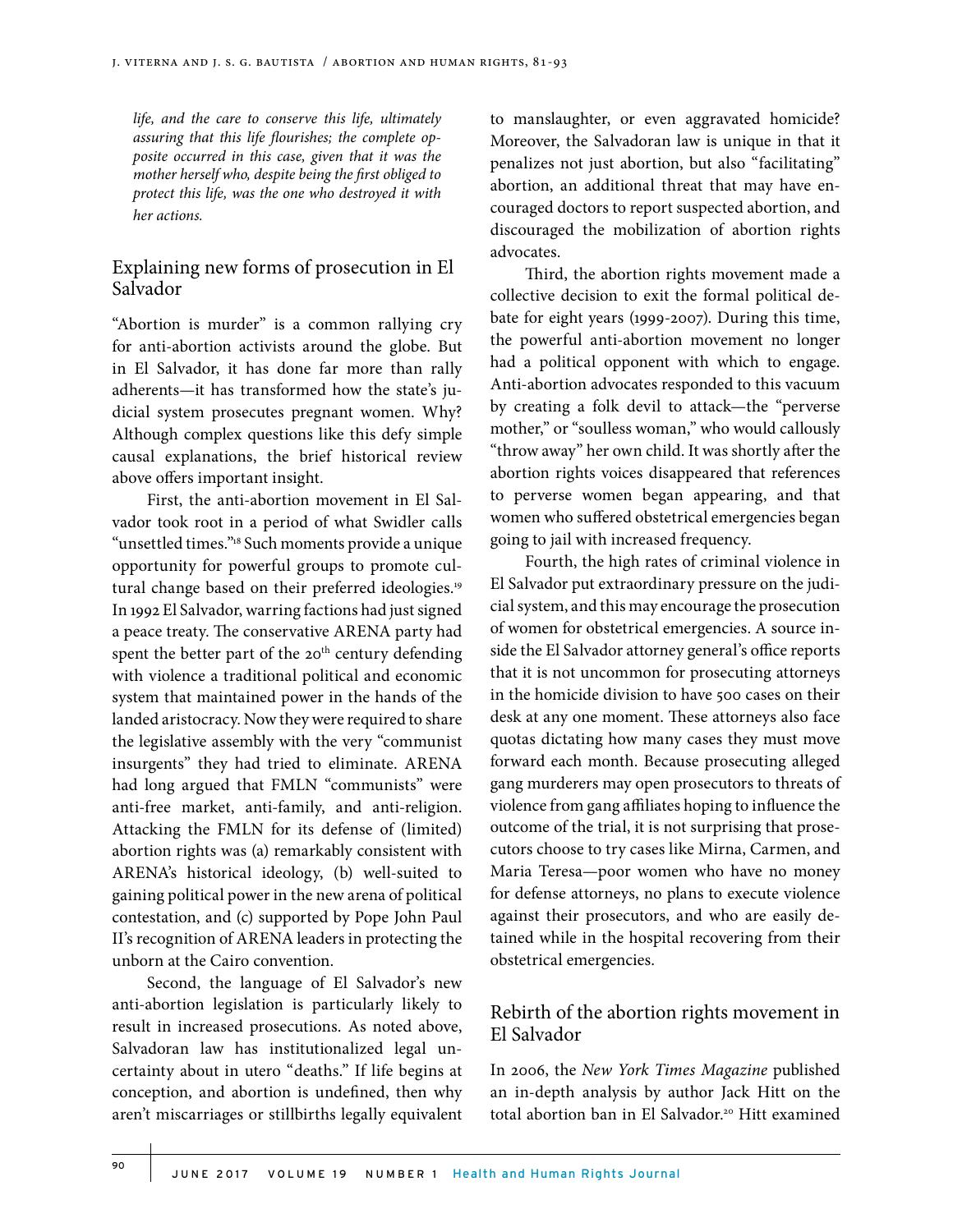the case of a young woman named Karina who, he reported, was serving a 30-year prison sentence for "abortion." When the article was published, anti-abortion activists in El Salvador and elsewhere criticized Hitt. Karina was serving 30 years for aggravated homicide, they argued, not for abortion, and Hitt's error reflected his abortion rights motives in writing the article. What we recognize today as a clear prosecutorial pattern illuminates the reason behind Hitt's mistake—the young woman was initially charged with abortion, and only later was the charge upgraded to aggravated homicide. After serving seven years in prison, Karina was released when a new trial found no evidence of homicide.<sup>21</sup>

Hitt's controversial article had a powerful, if largely unintended outcome. He had solicited help from local feminist activists while investigating, and it was only through working with Hitt that these activists realized that Salvadoran women were being imprisoned for the "aggravated homicide" of stillborns. The activists began meeting quietly with other feminist groups to talk about how to mount a legal defense for the young woman highlighted in the *Times* piece. And as the feminist activists uncovered additional cases, they began to re-assess their silence on abortion.

In 2009, the FMLN won control of the executive office, and fear of prosecution for "facilitating" abortion lessened. The feminist activists who had already been quietly defending women imprisoned for stillbirths decided to organize formally, creating the *Agrupación Ciudadana por la Despenalización del Aborto*. Through their activism and provision of free legal representation, this small group of determined feminists has secured the release of five women imprisoned for the aggravated homicide of their newborns. Carmen was pardoned, and Karina and Maria Teresa were both awarded new trials where they were found "not guilty."<sup>22</sup>

The Agrupación's defense of women imprisoned for "homicide" brought new international attention and resources to the abortion rights cause in El Salvador, and has proven to others that mobilizing on behalf of abortion rights does not carry the extreme political costs once imagined. Most centrally, the FMLN has responded to the renewed abortion rights activism by introducing a new bill that would re-insert the original "exceptions" to the abortion law.

## Conclusion

For the past 50 years, advocates argued for legal abortion primarily on grounds of public health and women's right to self-determination.<sup>23</sup> Recently, however, advocates are raising a new concern: legal restrictions on pregnant women are increasingly landing women in prison for reproduction-related "crimes."24 In Mexico, more than 600 women were arrested for abortion between 2009 and 2011, and at least some of them appear to have suffered spontaneous miscarriages.<sup>25</sup> In the United States, increasing numbers of mothers considered morally suspect—typically welfare moms and drug users are being sent to jail under "fetal harm" laws.<sup>26</sup>

Within this context, El Salvador is a critical case for three key reasons. First, El Salvador is to our knowledge the only place in the world where women receive decades-long sentences for suffering an obstetrical emergency. Investigation into these cases allows continued, informed pressure on the Salvadoran state that may eventually lead to the release of these wrongfully imprisoned women.

Second, the case of El Salvador provides powerful evidence for the critical role of abortion rights activism in protecting marginalized women. Even though the pre-1999 abortion rights voice was unable to change public opinion, failed to stop the passage of the total abortion ban, and failed to defeat the constitutional amendment defining life as beginning at the moment of conception, it still served a critical role. Specifically, by making itself the target of the anti-abortion movement, the abortion rights movement provided a buffer to the marginalized women most at risk for prosecution under the new law. When the abortion rights voice disappeared, poor Salvadoran women were scapegoated as "perverse mothers" and jailed for "aggravated homicide."

A final lesson from El Salvador is that the rallying cry "abortion is murder," typically studied for its importance in mobilizing activists, must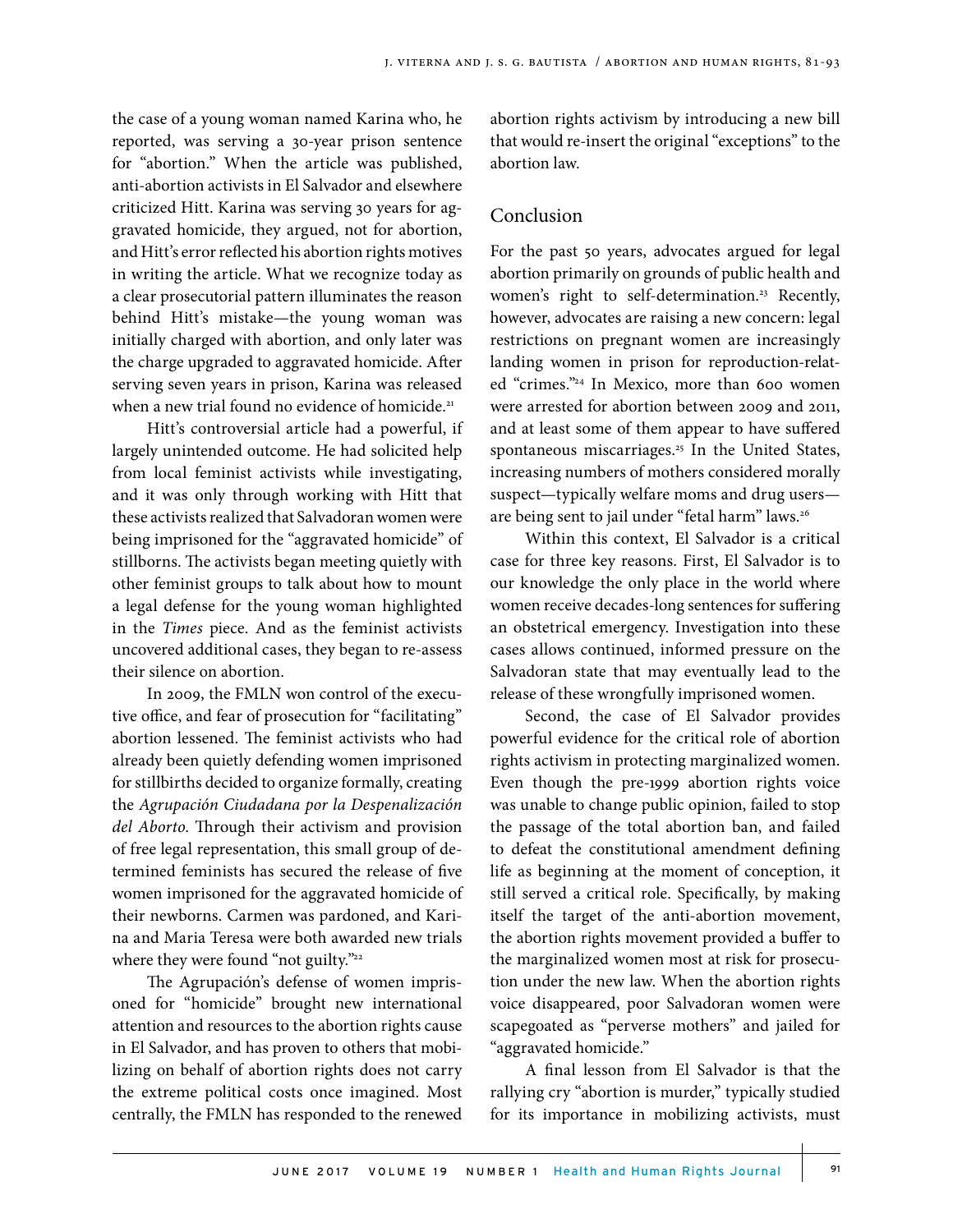also be studied for its ability to reshape judicial systems. Judicial systems are comprised of individuals—doctors, police officers, attorneys, judges, legislators, and bureaucrats—whose behavior is motivated not only by legislation and regulation, but also by the cultural lens with which they see the world. As demonstrated above, after the explosion of anti-abortion mobilization in the 1990s, the words "abortion" and "homicide" were regularly used interchangeably in El Salvador, not only by the anti-abortion activists themselves, but also by mainstream news reporters, and high-ranking legal officials. It is thus not surprising that this same blurring of abortion and homicide in cultural discourse became institutionalized in the policies and practices of the Salvadoran judicial system. When "life begins at conception" and "abortion is murder," then logically, any loss of life within the uterus—provoked or naturally occurring—warrants investigation. And because provoked abortions are often medically indistinguishable from naturally occurring miscarriages, judges will be asked to determine a woman's responsibility for a "failed" pregnancy, likely by evaluating whether the woman upholds the appropriate cultural standards of mothers. As the case of El Salvador makes clear, women who are poor, poorly educated, and victimized by violence will be the most vulnerable to prosecution.

#### References

1. On the U.S., see L. M. Paltrow, "*Roe v Wade* and the new Jim Crow: Reproductive rights in the age of mass incarceration," *American Journal of Public Health* 103/1 (2013), pp. 17-21; L.M. Paltrow and J. Flavin, "Arrests of and forced interventions on pregnant women in the United States, 1973-2005: Implications for women's legal status and public health," *Journal of Health Politics, Policy and Law*. 38/2 (2013), pp. 299-343; on Mexico, see J. Pain, R. Tamés Noriega, A. L. Beltran y Puga, "Using litigation to defend women prosecuted for abortion in Mexico: Challenging state laws and the implications of recent court judgments," *Reproductive Health Matters* 22/44 (2014), pp. 61-69; A. Gaestel, A. Shelley, "Mexican women pay high price for country's rigid abortion laws," *The Guardian* (October 1, 2014). Available at http://www.theguardian. com/global-development/2014/oct/01/mexican-womenhigh-price-abortion-laws; on Chile, see L. Casas-Becerra,

"Women prosecuted and imprisoned for abortion in Chile." *Reproductive Health Matters* 5/9 (1997), pp. 29-36; on Nepal, see G. Ramaseshan,"Women imprisoned for abortion in Nepal: Report of a Forum Asia fact-finding mission," *Reproductive Health Matters* 5/10 (1997), pp. 133-138; on Rwanda, see J. Filipovic, "Women in Rwanda are being jailed and shamed for having abortions," *Cosmopolitan* (2015). Available at http://www.cosmopolitan.com/politics/a47478/rwanda-abortion/.

2. E. Caminos del Sol, "The horrors of abortion," *El Diario de Hoy* (January 8, 1997), pp. 10.

3. S. J. Lee, H. J. P. Ralston, E. A. Drey, J. C. Partridge, M. Rosen, "Fetal pain: A systematic multidisciplinary review of the evidence," *Journal of the American Medical Association*, 294/8 (2005), pp. 947-954; Royal College of Obstetricians and Gynaecologists, "Fetal awareness: Review of research and recommendations for practice," (2010). Available at https://www.rcog.org.uk/globalassets/ documents/guidelines/rcogfetalawarenesswpr0610.pdf.

4. J. Garcia, "Arzobispo pide detener el aborto," *El Diario de Hoy* (January 13, 1997), p. 61.

5. F. Mejía, "Jóvenes dicen 'Sí a la vida!'" El Diario de Hoy (April 25, 1997), p. 2.

6. E. Galdamez and S. Joma, "Médicos se pronuncian contra el aborto," *El Diario de Hoy* (December 28, 1996), p. 7.

7. "Rechazan despenalizar aborto," *El Diario de Hoy* (April 24, 1997), p. 7.

8. M. S. Herrera Argueta, A. Landa Ugarte, *Balance de cuatro experiencias mesoamericanas en torno a la despenalización/penalización del aborto.* Informe El Salvador. Colectiva Feminista para el Desarrollo Local (2009); M. A. Peñas Defago, *Estrategias para resistir la penalización absoluta del aborto en El Salvador. Movimiento de mujeres y cambio legal*. Available at http://webcache.googleusercontent.com/search?q=cache:PSE3KnvCenoJ:www.ciem. ucr.ac.cr/alas/docs/GT-11/Estrategias%2520para%2520resistir%2520la%2520penalizaci%25C3%25B3n%2520absoluta%2520del%2520aborto%2520en%2520el%2520salvador%2520movimiento%2520de%2520mu jeres%2520y%2520cambio%2520legal. doc+&cd=1&hl=en&ct=clnk&gl=us&client=safari.

9. C. Duarte, "Dice el Arzobispo: Todavía no concluye la lucha anti-aborto," *El Diario del Hoy,* (April 28, 1997), p. 75.

10. J. Garcia, "Crímenes sin castigo," *El Diario de Hoy* (January 8, 2001), p. 6.

11. J. Garcia, "Historias de corazones de piedras," *El Diario de Hoy* (January 8, 2001), p. 6.

12. J. Beltrán, "FGR busca a bebé abortado," *El Diario de Hoy* (June 27, 2005), p. 10.

13. "Fiscalía y PNC dicen tener limitantes contra el aborto," *El Diario de Hoy* (May 20, 2003), p. 4.

14. Agrupación Ciudadana por las Despenalización del Aborto Terapeutico, Ético, y Eugenésico, El Salvador,